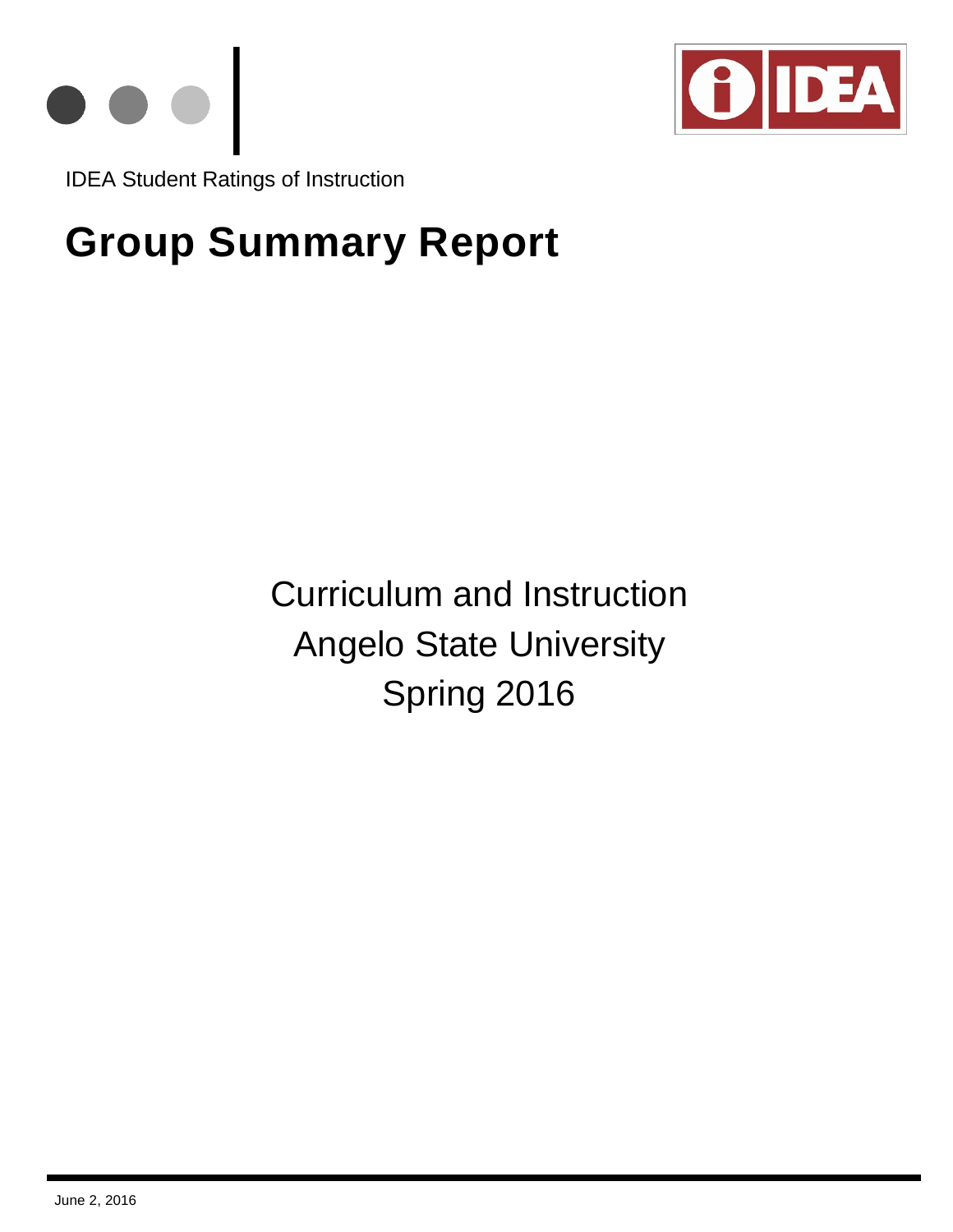## **Page Section**

- 1 Description of Report
- 1 Description of Courses Included in This Report
- 2 I: Faculty Selection of Important and Essential **Objectives**
- 3 II: Student Ratings of Overall Outcomes − Comparison to IDEA Database
- 4 III: Student Ratings of Overall Outcomes − Comparison to This Institution
- 5−6 IV: Student Ratings of Progress on Objectives Chosen as Important or Essential
- 7 V: Teaching Methods and Styles
- 8 VI: Student Self−ratings and Ratings of Course **Characteristics**
- 9 VII: Faculty Self–report of the Institutional Context
- 10 VIII: Additional Questions
- **Note:** Throughout the report, results for the Group are compared to the Institution and to the IDEA database. Institutional norms are based on courses rated in the previous five years provided at least 400 classes were rated during that time. IDEA norms are based on courses rated in the 1998−1999, 1999−2000, and 2000−2001 academic years.

## **Description of Courses Included in This Report**

| <b>Number of Classes Included</b><br>Diagnostic Form<br>Short Form<br>Total      | 31<br>31  |
|----------------------------------------------------------------------------------|-----------|
| Number of Excluded Classes                                                       |           |
| <b>Response Rate</b><br>Classes below 65% Response Rate<br>Average Response Rate | 29<br>43% |
| <b>Class Size</b><br>Average Class Size                                          |           |

**Number of Classes**: The confidence you can have in this report increases with the number of classes included. Classes were excluded if faculty members neglected to select Important and Essential objectives. If more than 10 percent of the eligible classes were excluded, the results may not be representative of the Group.

**Response Rate**: A 75% response rate is desirable; 65% is the minimum for dependable results.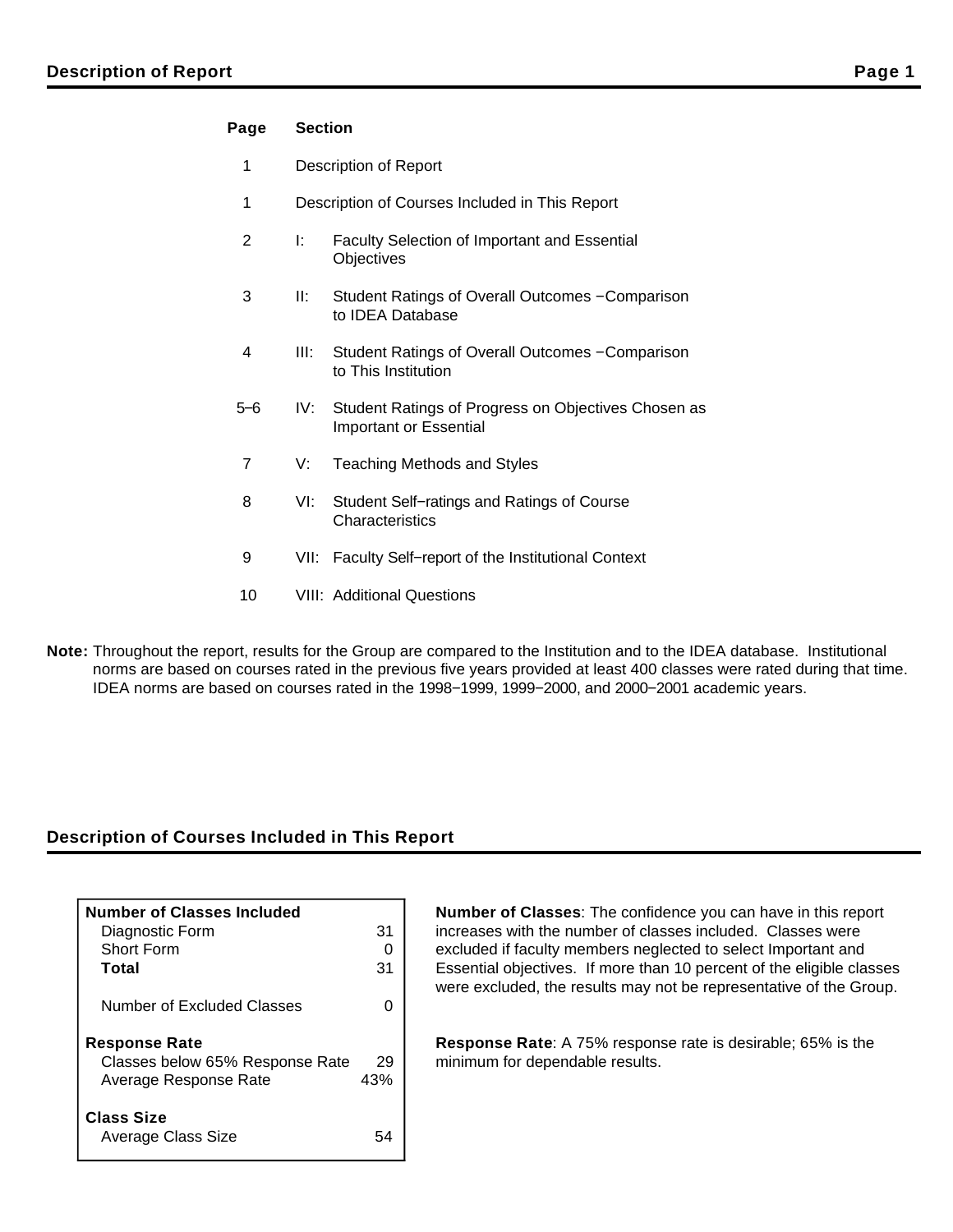The following provides information about the degree to which various learning objectives are emphasized in courses. The percent of classes for which each objective was chosen helps evaluate whether or not program objectives are addressed with appropriate frequency.

In general, it is recommended that 3−5 objectives be selected as Important or Essential for each class. When more than 5 objectives are chosen, effectiveness ratings tend to be adversely affected, perhaps because instructors are trying to accomplish too much.

The information in this section can be used to explore such questions as:

- Are the goals of the program being appropriately emphasized in course sections?
- Are the objectives emphasized consistent with this Group's mission?
- Are some of the Group's curricular goals under− or over−emphasized?
- Are the under−emphasized objectives addressed in  $\bullet$ another way?
- How does this Group's emphasis compare with the Institution and IDEA?
- On average, are faculty members selecting too many objectives?

|                                                                                                                                                          | Percent of Classes Selecting Objective as |             |                    |  |  |
|----------------------------------------------------------------------------------------------------------------------------------------------------------|-------------------------------------------|-------------|--------------------|--|--|
|                                                                                                                                                          | <b>Important or Essential</b>             |             |                    |  |  |
|                                                                                                                                                          | <b>This Group</b>                         | Institution | <b>IDEA</b> System |  |  |
|                                                                                                                                                          | $(n=31)$                                  | $(n=9,686)$ | $(n=44, 455)$      |  |  |
| Objective 1: Gaining factual knowledge (terminology,<br>classifications, methods, trends)                                                                | 45%                                       | 79%         | 78%                |  |  |
| Objective 2: Learning fundamental principles, generalizations, or<br>theories                                                                            | 48%                                       | 72%         | 75%                |  |  |
| <b>Objective 3:</b> Learning to apply course material (to improve<br>thinking, problem solving, and decisions)                                           | 71%                                       | 70%         | 75%                |  |  |
| Objective 4: Developing specific skills, competencies, and points<br>of view needed by professionals in the field most closely<br>related to this course | 77%                                       | 47%         | 55%                |  |  |
| <b>Objective 5:</b> Acquiring skills in working with others as a member<br>of a team                                                                     | 16%                                       | 17%         | 32%                |  |  |
| Objective 6: Developing creative capacities (writing, inventing,<br>designing, performing in art, music, drama, etc.)                                    | 16%                                       | 11%         | 25%                |  |  |
| <b>Objective 7:</b> Gaining a broader understanding and appreciation<br>of intellectual/cultural activity (music, science, literature, etc.)             | 6%                                        | 13%         | 27%                |  |  |
| Objective 8: Developing skill in expressing myself orally or in<br>writing                                                                               | 48%                                       | 35%         | 47%                |  |  |
| Objective 9: Learning how to find and use resources for<br>answering questions or solving problems                                                       | 65%                                       | 25%         | 41%                |  |  |
| Objective 10: Developing a clearer understanding of, and<br>commitment to, personal values                                                               | 23%                                       | 11%         | 23%                |  |  |
| <b>Objective 11:</b> Learning to analyze and critically evaluate ideas,<br>arguments, and points of view                                                 | 58%                                       | 30%         | 49%                |  |  |
| Objective 12: Acquiring an interest in learning more by asking<br>my own questions and seeking answers                                                   | 35%                                       | 17%         | 41%                |  |  |
| Average Number of Objectives Selected As Important or<br><b>Essential</b>                                                                                | 5.1                                       | 4.3         | 5.7                |  |  |
|                                                                                                                                                          |                                           |             |                    |  |  |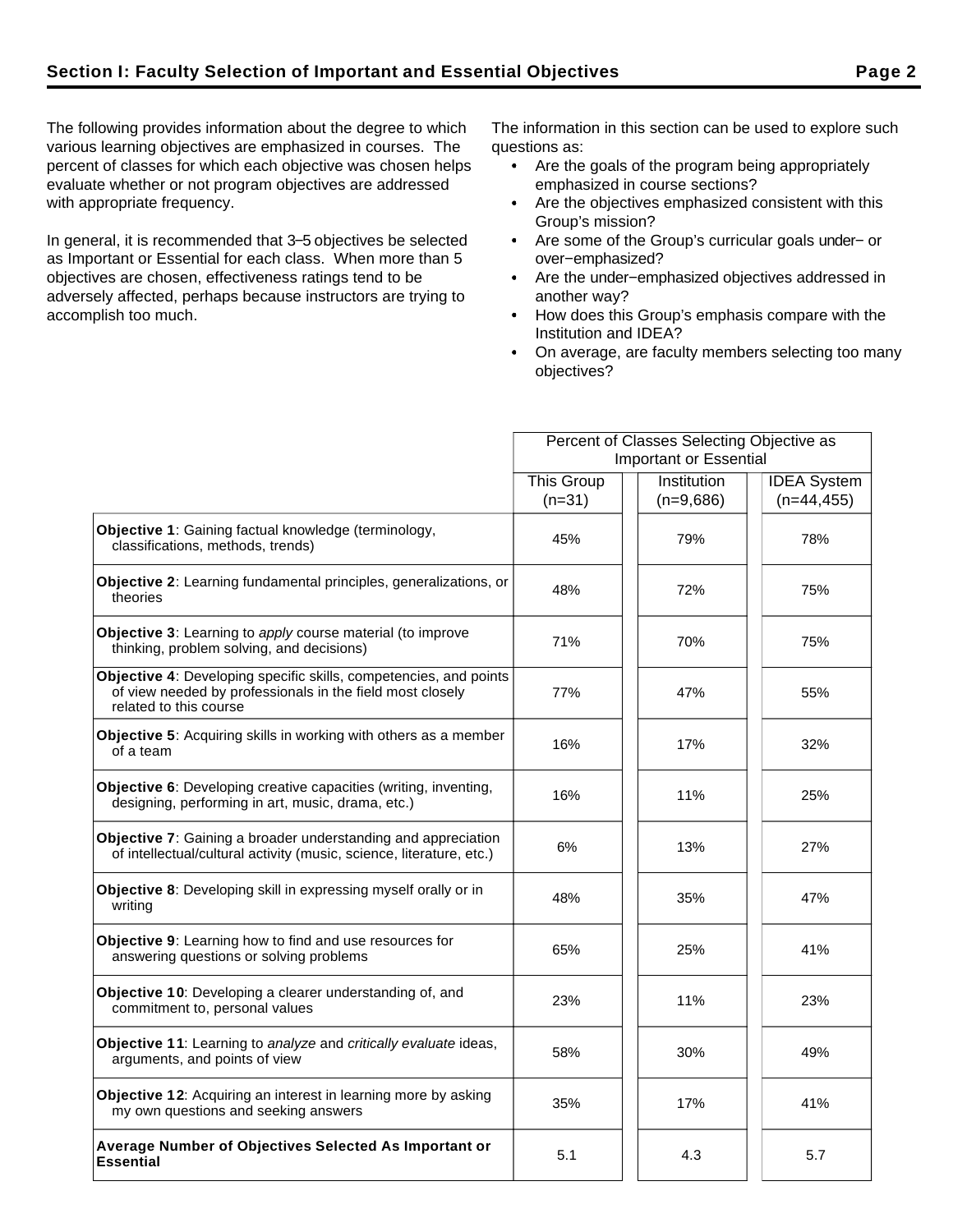The quality of instruction in this unit is shown as judged by the four overall outcomes. "A. Progress on Relevant Objectives" is a result of student ratings of their progress on objectives chosen by instructors. Ratings of individual items about the "B. Excellence of the Teacher" and "C. Excellence of Course" are shown next. "D. Summary Evaluation" averages these three after double weighting the measure of student learning (A). Results for both "raw" and "adjusted" scores are shown as they compare to the IDEA Database. Use results to

**Part 1** shows the **percentage of classes** in each of the five performance categories.

summarize teaching effectiveness in the Group.

Is the distribution of this Group's classes similar to the expected distribution when compared to IDEA?

**Part 2** provides the averages for the Group and for IDEA norms.

Are the Group's averages higher or lower than IDEA?

## **Part 1: Distribution of Converted Scores Compared to the IDEA Database**

| Converted<br>Score<br>Category       | Expected<br><b>Distribution</b> | A. Progress on<br>Relevant<br><b>Objectives</b> |        |       |        | B. Excellence of IIC. Excellence of<br>Teacher |        | Course |        | D. Summary<br>Evaluation<br>(Average of<br>$A, B, C$ <sup>1</sup> |  |  |
|--------------------------------------|---------------------------------|-------------------------------------------------|--------|-------|--------|------------------------------------------------|--------|--------|--------|-------------------------------------------------------------------|--|--|
|                                      |                                 | Raw                                             | Adjstd | Raw   | Adjstd | Raw                                            | Adjstd | Raw    | Adjstd |                                                                   |  |  |
| <b>Much Higher</b><br>(63 or higher) | 10%                             | 13%                                             | 3%     | $0\%$ | $0\%$  | 6%                                             | 3%     | 6%     | 0%     |                                                                   |  |  |
| Higher<br>$(56 - 62)$                | 20%                             | 81%                                             | 55%    | 52%   | 10%    | 68%                                            | 26%    | 74%    | 29%    |                                                                   |  |  |
| <b>Similar</b><br>$(45 - 55)$        | 40%                             | 6%                                              | 42%    | 48%   | 84%    | 26%                                            | 68%    | 19%    | 71%    |                                                                   |  |  |
| Lower<br>$(38 - 44)$                 | 20%                             | 0%                                              | $0\%$  | $0\%$ | 6%     | 0%                                             | 3%     | 0%     | 0%     |                                                                   |  |  |
| <b>Much Lower</b><br>(37 or lower)   | 10%                             | $0\%$                                           | 0%     | $0\%$ | 0%     | $0\%$                                          | 0%     | 0%     | 0%     |                                                                   |  |  |
|                                      |                                 |                                                 |        |       |        |                                                |        |        |        |                                                                   |  |  |

# **Part 2: Average Scores**

| <b>Converted Score</b> |                 |        |     |                |     |     |     |     |
|------------------------|-----------------|--------|-----|----------------|-----|-----|-----|-----|
| This Summary Report    | 59              | 55     | 55  | 5 <sup>1</sup> | 58  | 53  | 58  | 54  |
| <b>IDEA System</b>     | 51 <sup>2</sup> | $51^2$ | 50  | 50             | 50  | 50  | 50  |     |
| 5-point Scale          |                 |        |     |                |     |     |     |     |
| This Summary Report    | 4.4             | 4.2    | 4.5 | 4.3            | 4.4 | 4.1 | 4.4 |     |
| <b>IDEA System</b>     | 3.8             | 3.8    | 4.2 | 4.2            | 3.9 | 3.9 | 3.9 | 3.9 |

 $1$ Progress on Relevant Objectives is double weighted in the Summary Evaluation.

 $^2$  The IDEA Average is slightly higher than 50 because Essential objectives are double weighted and students typically report greater learning on objectives that the instructor identified as Essential to the class.

Use results to summarize teaching effectiveness in the Group. To the degree that the percentages of the Group's classes in the two highest categories exceeds 30% (Part 1), teaching effectiveness appears to be superior to that in the comparison group. Similarly, if the Group's converted average exceeds 55, and its average on the 5−point scale is 0.3 above that for the comparison group (Part 2), overall teaching effectiveness in the Group appears to be highly favorable.

**Part 3** shows the percentage of classes with ratings **at or above the converted score** of the **IDEA databases**. Results are shown for both raw and adjusted scores. When this percentage exceeds 60%, the inference is that the Group's overall instructional effectiveness was unusually high.

Results in this section address the question:

How does the quality of instruction for this Group compare to the national results?

# **Part 3: Percent of Classes at or Above the IDEA Database Average**

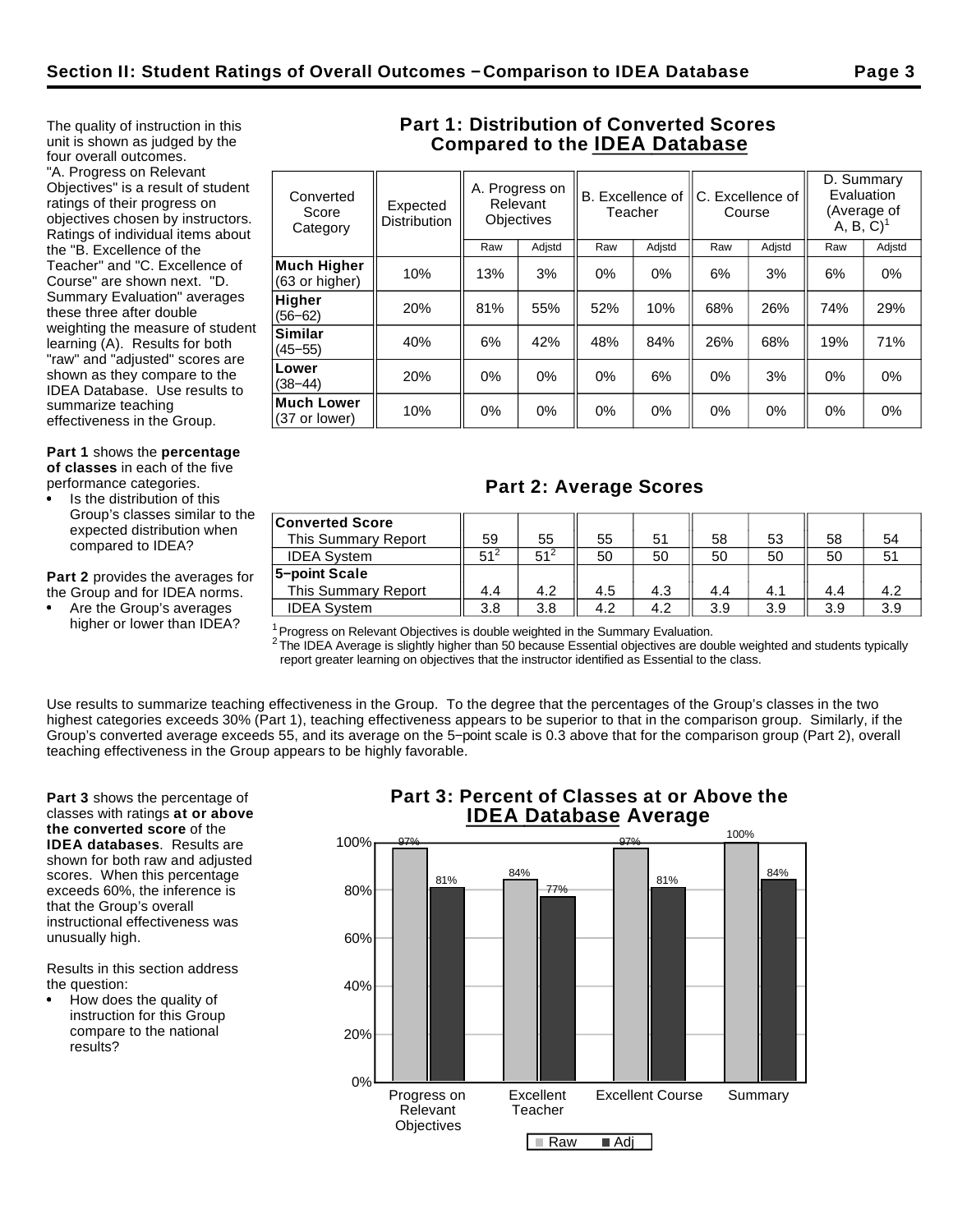This section compares the quality of instruction in this Group to your entire Institution in the same way as it was compared to all classes in the IDEA database (Section II, page 3).

**Part 1** shows the **percentage of classes** in each of five categories.

Is the distribution of this Group's classes similar to the expected distribution when compared to the Institution?

**Part 2** provides the **averages** for the Group and for Institutional norms.

- Are the Group's averages higher or lower than the Institution?
- Is the Institution (compared to IDEA) higher or lower than the IDEA system average? (See page 3 for IDEA System averages.)

Note: Institutional norms are based on courses rated in the previous five years.

# **Compared to This Institution**  $\overline{A}$ . Programs on D. Summary

**Part 1: Distribution of Converted Scores** 

| Converted<br>Score<br>Category       | Expected<br><b>Distribution</b> |       | A. PIUGIESS UII<br>Relevant<br><b>Objectives</b> | B. Excellence of<br>Teacher |        |       |        | Course | C. Excellence of | Evaluation<br>(Average of<br>$A, B, C$ <sup>1</sup> |  |  |
|--------------------------------------|---------------------------------|-------|--------------------------------------------------|-----------------------------|--------|-------|--------|--------|------------------|-----------------------------------------------------|--|--|
|                                      |                                 | Raw   | Adjstd                                           | Raw                         | Adjstd | Raw   | Adjstd | Raw    | Adjstd           |                                                     |  |  |
| <b>Much Higher</b><br>(63 or higher) | 10%                             | $0\%$ | $0\%$                                            | 0%                          | $0\%$  | $0\%$ | $0\%$  | $0\%$  | $0\%$            |                                                     |  |  |
| Higher<br>$(56 - 62)$                | 20%                             | 26%   | 39%                                              | 16%                         | 3%     | 42%   | 13%    | 23%    | 19%              |                                                     |  |  |
| <b>Similar</b><br>$(45 - 55)$        | 40%                             | 71%   | 55%                                              | 68%                         | 81%    | 55%   | 77%    | 74%    | 77%              |                                                     |  |  |
| Lower<br>$(38 - 44)$                 | 20%                             | 3%    | 6%                                               | 16%                         | 16%    | 3%    | 6%     | 3%     | 3%               |                                                     |  |  |
| <b>Much Lower</b><br>(37 or lower)   | 10%                             | $0\%$ | $0\%$                                            | $0\%$                       | $0\%$  | $0\%$ | 3%     | $0\%$  | 0%               |                                                     |  |  |

# **Part 2: Average Scores**

| <b>Converted Score</b> |     |     |     |     |     |     |     |     |
|------------------------|-----|-----|-----|-----|-----|-----|-----|-----|
| This Summary Report    | 53  | 53  | 51  | 50  | 53  | 50  | 53  | 52  |
| This Institution       | 50  | 50  | 50  | 50  | 50  | 50  | 50  | 50  |
| This Institution       | 57  | 53  | 54  | 52  | 55  | 52  | 56  | 53  |
| (compared to IDEA)     |     |     |     |     |     |     |     |     |
| 5-point Scale          |     |     |     |     |     |     |     |     |
| This Summary Report    | 4.4 | 4.2 | 4.5 | 4.3 | 4.4 | 4.1 | 4.4 | 4.2 |
| This Institution       | 4.3 | 4.1 | 4.4 | 4.3 | 4.2 | 4.1 | 4.3 | 4.2 |

 $1$  Progress on Relevant Objectives is double weighted in the Summary Evaluation.

**Part 3** shows the percentage of classes with ratings **at or above the converted score** of **This Institution**. Results are shown for both raw and adjusted scores.

Results in this section address the question:

How does the quality of instruction for this Group compare to the Institution?

# **Part 3: Percent of Classes at or Above This Institution's Average**

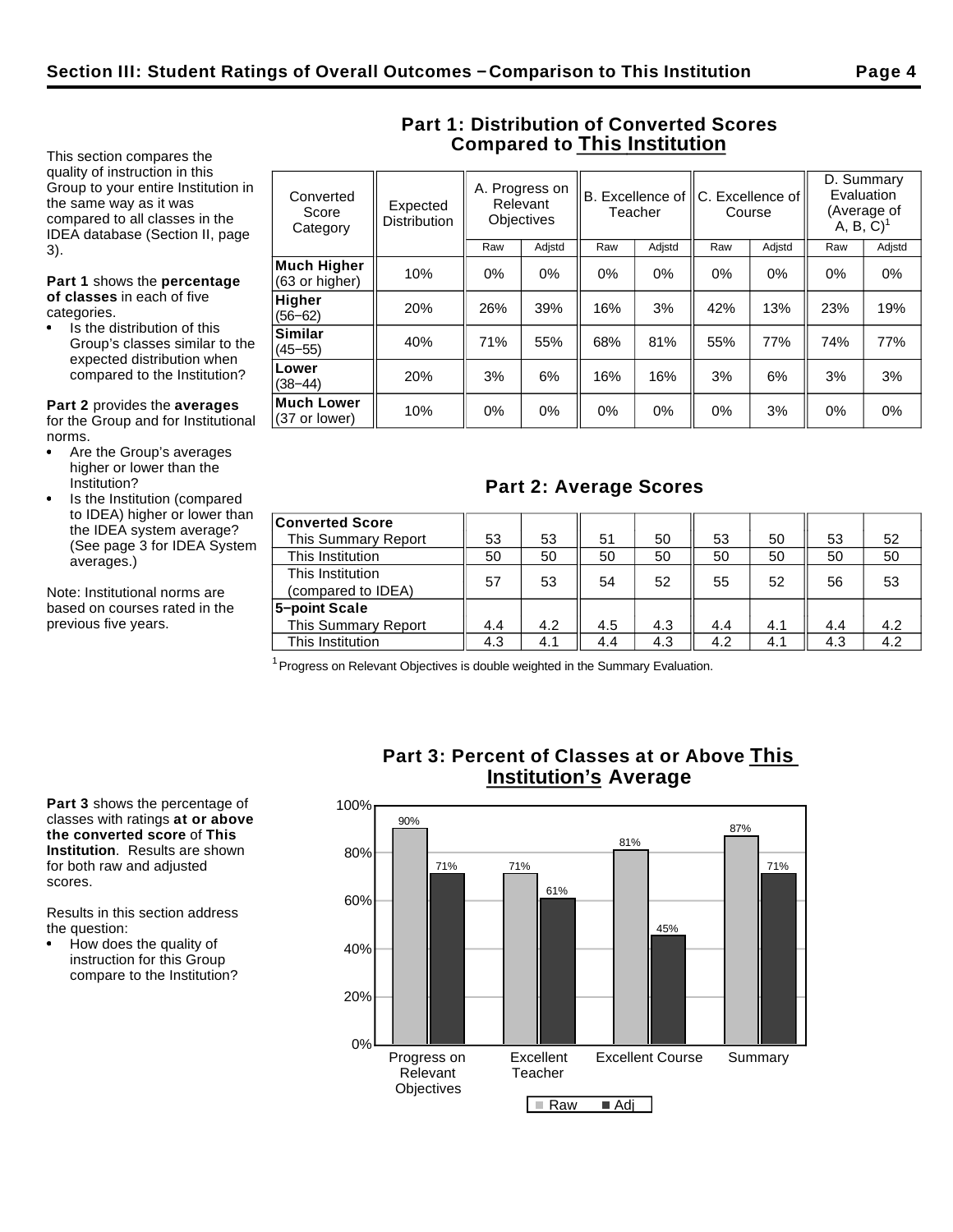Tables in this section compare ratings of progress and "relevance" for the 12 objectives for this Group, with ratings for other classes at your institution and for all classes in the IDEA database. The tables on the left side of the page report averages (raw and adjusted) for the Group and the two comparison groups; they also display the number of classes for which the objective was selected as "relevant" (Important or Essential). For each of these groups, progress ratings are reported only for "relevant" classes.

By comparing progress ratings across the 12 learning objectives, you can determine if there are significant differences in how well various objectives were achieved. Since students rate their progress higher on some objectives than on others, conclusions may need to be modified by comparing the Group's results with those for the Institution and/or IDEA. Results in this section should help you determine if special attention should be given to improving learning on one or more objective(s). Results in the section are of special value to accrediting agencies and assessment programs.

**Raw Average**: Answers accreditation/assessment questions related to how well each objective was achieved; these are indicators of self−assessed learning.

**Adjusted Average**: Useful primarily in comparing instructors or classes; they "level the playing field" by taking into account factors that affect learning other than instructional quality.

**Bar Graphs**: Useful in determining if "standards" or "expectations" have been met. For example, you may have established a target requiring that at least 50 percent of classes pursuing a given objective should achieve an average progress rating of at least 4.0. If this expectation was achieved, the darkest bar will exceed the 50% level. By comparing the Group's results with those for the IDEA database and the Institution, you can also make inferences about the rigor of the standards you have established for the Group.

**Objective 1**: Gaining factual knowledge (terminology, classifications, methods, trends)

|                    | Raw Avg. |     | Adjstd. Avg. $#$ of Classes | This report        |    |    |    |    |    |    |    |    |    |     |
|--------------------|----------|-----|-----------------------------|--------------------|----|----|----|----|----|----|----|----|----|-----|
| This report        | 4.4      | 4.1 | 14                          | Institution        |    |    |    |    |    |    |    |    |    |     |
| Institution        | 4.3      | 4.2 | 7,695                       | <b>IDEA System</b> |    |    |    |    |    |    |    |    |    |     |
| <b>IDEA System</b> | 4.0      | 4.0 | 31,991                      |                    | 10 | 20 | 30 | 40 | 50 | 60 | 70 | 80 | 90 | 100 |

**This report** Institution IDEA System

**Objective 2**: Learning fundamental principles, generalizations, or theories

|                    | Raw Avg. | Adjstd. Avg. | # of Classes |
|--------------------|----------|--------------|--------------|
| This report        | 4.4      | 4.2          | 15           |
| Institution        | 4.3      | 4.1          | 6.931        |
| <b>IDEA System</b> | 3.9      | 3.9          | 30,398       |

**Objective 3**: Learning to apply course material (to improve thinking, problem solving, and decisions)

|                    | Raw Avg. | Adjstd. Avg. | # of Classes |
|--------------------|----------|--------------|--------------|
| This report        | 4.5      | 4.2          | 22           |
| Institution        | 4.3      | 4.1          | 6,828        |
| <b>IDEA System</b> | 4.0      | 4.0          | 30,442       |

**Objective 4**: Developing specific skills, competencies, and points of view needed by professionals in the field most closely related to this course

|                    | Raw Avg. | Adjstd. Avg. | # of Classes |
|--------------------|----------|--------------|--------------|
| This report        | 4.4      | 4.2          | 24           |
| Institution        | 4.3      | 4.1          | 4.573        |
| <b>IDEA System</b> | 4.0      | 4.0          | 21,568       |



0 10 20 30 40 50 60 70 80 90 100

**Objective 5**: Acquiring skills in working with others as a member of a team

|                    | Raw Avg. | Adjstd. Avg. | # of Classes |
|--------------------|----------|--------------|--------------|
| This report        | 4.0      | 3.6          | 5            |
| Institution        | 4.2      | 3.9          | 1.624        |
| <b>IDEA System</b> | 3.9      | 3.9          | 12,088       |



**Percent of classes where Raw Average was at least: 4.00 3.75 3.50** 



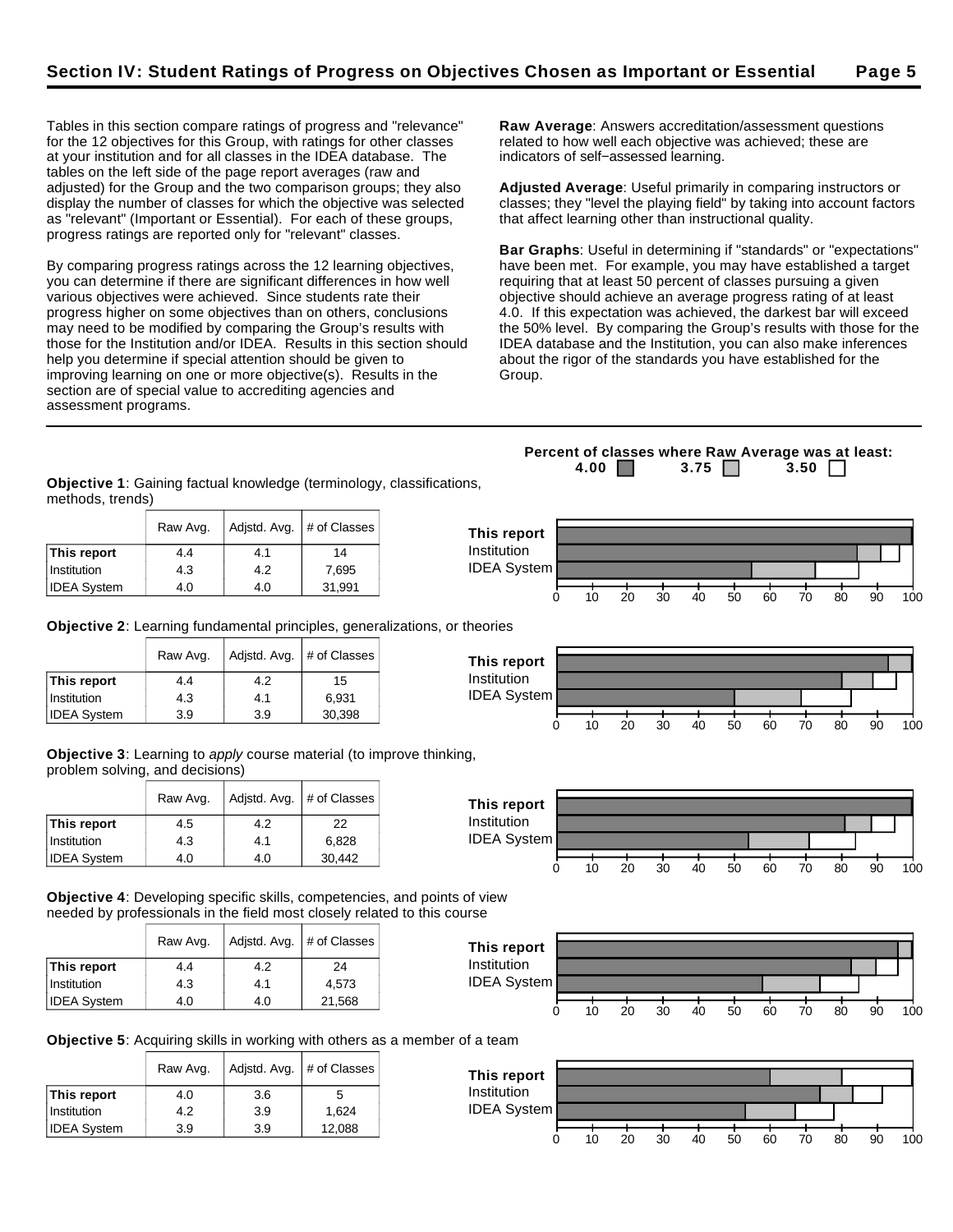# Raw Avg.  $\vert$  Adjstd. Avg.  $\vert \#$  of Classes **This report**  $\begin{array}{|c|c|c|c|c|} \hline 4.4 & 4.2 & 5 \hline \end{array}$

**Objective 6**: Developing creative capacities (writing, inventing, designing,

performing in art, music, drama, etc.)

**Objective 7**: Gaining a broader understanding and appreciation of intellectual/cultural activity (music, science, literature, etc.)

|                    | Adjstd. Avg.<br>Raw Avg. |     | # of Classes |
|--------------------|--------------------------|-----|--------------|
| This report        | 4.4                      | 4.2 |              |
| Institution        | 4.2                      | 4.0 | 1,253        |
| <b>IDEA System</b> | 3.7                      | 3.7 | 10,256       |

**Objective 8**: Developing skill in expressing myself orally or in writing

|                    | Adjstd. Avg.<br>Raw Avg. |     | # of Classes |
|--------------------|--------------------------|-----|--------------|
| This report        | 4.2                      | 4.4 | 15           |
| Institution        | 4.2                      | 4.0 | 3,350        |
| <b>IDEA System</b> | 3.8                      | 3.8 | 18,174       |

**Objective 9**: Learning how to find and use resources for answering questions or solving problems

|                    | Raw Avg. | Adjstd. Avg. | # of Classes |
|--------------------|----------|--------------|--------------|
| This report        | 4.3      | 4.2          | 20           |
| Institution        | 4.2      | 4.0          | 2,405        |
| <b>IDEA System</b> | 3.7      | 3.7          | 15,656       |

**Objective 10**: Developing a clearer understanding of, and commitment to, personal values

|                    | Adjstd. Avg.<br>Raw Avg. |     | # of Classes |
|--------------------|--------------------------|-----|--------------|
| This report        | 4.3                      | 4.0 |              |
| Institution        | 4.2                      | 3.9 | 1.020        |
| <b>IDEA System</b> | 3.8                      | 3.8 | 8,715        |

**Objective 11**: Learning to analyze and critically evaluate ideas, arguments, and points of view

|                    | Raw Avg. | Adjstd. Avg. | # of Classes |
|--------------------|----------|--------------|--------------|
| This report        | 4.4      | 4.3          | 18           |
| Institution        | 4.2      | 4.0          | 2.931        |
| <b>IDEA System</b> | 3.8      | 3.8          | 18,909       |

**Objective 12**: Acquiring an interest in learning more by asking my own questions and seeking answers

|                    | Raw Avg. | Adjstd. Avg. | # of Classes |
|--------------------|----------|--------------|--------------|
| This report        | 4.4      | 4.3          | 11           |
| Institution        | 4.2      | 4.0          | 1.642        |
| <b>IDEA System</b> | 3.8      | 3.8          | 15,616       |

#### **Percent of classes where Raw Average was at least:**<br>4.00 3.75 3.50 3.50 3.75  $\Box$













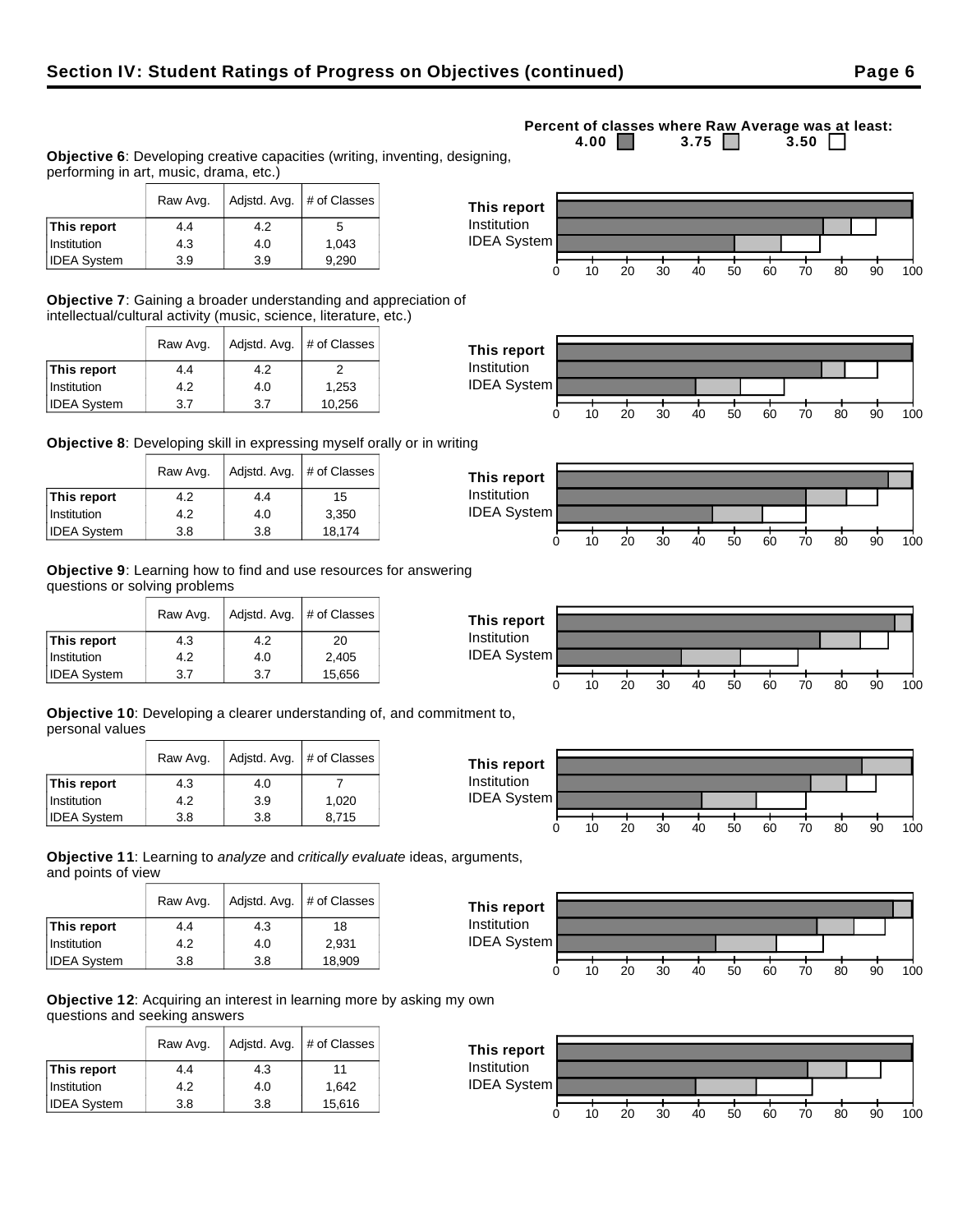## **Section V: Teaching Methods and Styles Page 7**

This section is intended to support teaching improvement efforts. The 20 teaching methods assessed in the IDEA system (grouped into five "approaches" to teaching) are listed. The number of classes for which a given method was related to relevant (Important or Essential) objectives is indicated in the second column, and the third and fourth columns show the average and standard deviation of ratings. The graph on the right hand side of the page contains the information most pertinent to instructional improvement.

It shows the percentage of classes where the method was employed relatively frequently (a positive finding) or relatively infrequently (a negative finding). It is suggested that teaching improvement efforts be focused on methods/approaches where the dark bar (infrequent use) is greater than 30%, especially if the method is important to objectives in many classes (column 2).

**31 classes** in this Group used the Diagnostic Form.

| <b>Teaching Methods and Styles</b>                                                                                                 | No. of<br><b>Classes</b> | Avg.      | s.d. <sup>1</sup> |          |    |    |    |    | % of Classes Where Method was<br>"Infrequently" ( $\equiv$ ) or "Frequently" ( $\equiv$ ) Used |    |    |    |    |     |
|------------------------------------------------------------------------------------------------------------------------------------|--------------------------|-----------|-------------------|----------|----|----|----|----|------------------------------------------------------------------------------------------------|----|----|----|----|-----|
| A. Stimulating Student Interest                                                                                                    |                          |           |                   |          |    |    |    |    |                                                                                                |    |    |    |    |     |
| 4. Demonstrated the importance and significance of the subject matter                                                              | 31                       | 4.6       | 0.2               |          |    |    |    |    |                                                                                                |    |    |    |    |     |
| 8. Stimulated students to intellectual effort beyond that required by most<br>courses                                              | 31                       | 4.5       | 0.2               |          |    |    |    |    |                                                                                                |    |    |    |    |     |
| 13. Introduced stimulating ideas about the subject                                                                                 | 31                       | 4.5       | 0.2               |          |    |    |    |    |                                                                                                |    |    |    |    |     |
| 15. Inspired students to set and achieve goals which really challenged<br>them                                                     | 31                       | 4.5       | 0.2               |          |    |    |    |    |                                                                                                |    |    |    |    |     |
|                                                                                                                                    |                          |           |                   | $\Omega$ | 10 | 20 | 30 | 40 | 50                                                                                             | 60 | 70 | 80 | 90 | 100 |
| <b>B. Fostering Student Collaboration</b>                                                                                          |                          |           |                   |          |    |    |    |    |                                                                                                |    |    |    |    |     |
| 5. Formed "teams" or "discussion groups" to facilitate learning                                                                    | 7                        | 4.3       | 0.3               |          |    |    |    |    |                                                                                                |    |    |    |    |     |
| 16. Asked students to share ideas and experiences with others whose<br>backgrounds and viewpoints differ from their own            | 25                       | 4.5       | 0.2               |          |    |    |    |    |                                                                                                |    |    |    |    |     |
| 18. Asked students to help each other understand ideas or concepts                                                                 | 29                       | 4.7       | 0.2               |          |    |    |    |    |                                                                                                |    |    |    |    |     |
|                                                                                                                                    |                          |           |                   | 0        | 10 | 20 | 30 | 40 | 50                                                                                             | 60 | 70 | 80 | 90 | 100 |
| <b>C. Establishing Rapport</b>                                                                                                     |                          |           |                   |          |    |    |    |    |                                                                                                |    |    |    |    |     |
| 1. Displayed a personal interest in students and their learning                                                                    | 20                       | 4.5       | 0.2               |          |    |    |    |    |                                                                                                |    |    |    |    |     |
| 2. Found ways to help students answer their own questions                                                                          | 31                       | 4.5       | 0.2               |          |    |    |    |    |                                                                                                |    |    |    |    |     |
| 7. Explained the reasons for criticisms of students' academic<br>performance                                                       | 31                       | 4.6       | 0.2               |          |    |    |    |    |                                                                                                |    |    |    |    |     |
| 20. Encouraged student-faculty interaction outside of class (office visits,<br>phone calls, e-mail, etc.)                          | $\overline{7}$           | 4.3       | 0.2               |          |    |    |    |    |                                                                                                |    |    |    |    |     |
|                                                                                                                                    |                          |           |                   | $\Omega$ | 10 | 20 | 30 | 40 | 50                                                                                             | 60 | 70 | 80 | 90 | 100 |
| D. Encouraging Student Involvement                                                                                                 |                          |           |                   |          |    |    |    |    |                                                                                                |    |    |    |    |     |
| 9. Encouraged students to use multiple resources (e.g. data banks,<br>library holdings, outside experts) to improve understanding  | 20                       | 4.6       | 0.2               |          |    |    |    |    |                                                                                                |    |    |    |    |     |
| 11. Related course material to real life situations                                                                                | 19                       | 4.6       | 0.2               |          |    |    |    |    |                                                                                                |    |    |    |    |     |
| 14. Involved students in "hands on" projects such as research, case<br>studies, or "real life" activities                          | 22                       | 4.6       | 0.2               |          |    |    |    |    |                                                                                                |    |    |    |    |     |
| 19. Gave projects, tests, or assignments that required original or creative<br>thinking                                            | 25                       | 4.6       | 0.2               |          |    |    |    |    |                                                                                                |    |    |    |    |     |
|                                                                                                                                    |                          |           |                   | 0        | 10 | 20 | 30 | 40 | 50                                                                                             | 60 | 70 | 80 | 90 | 100 |
| <b>E. Structuring Classroom Experiences</b>                                                                                        |                          |           |                   |          |    |    |    |    |                                                                                                |    |    |    |    |     |
| 3. Scheduled course work (class activities, tests, projects) in ways<br>which encouraged students to stay up to date in their work | 2                        | 4.8       | 0.0               |          |    |    |    |    |                                                                                                |    |    |    |    |     |
| 6. Made it clear how each topic fit into the course                                                                                | 31                       | 4.5       | 0.2               |          |    |    |    |    |                                                                                                |    |    |    |    |     |
| 10. Explained course material clearly and concisely                                                                                | 25                       | 4.5       | 0.3               |          |    |    |    |    |                                                                                                |    |    |    |    |     |
| 12. Gave tests, projects, etc. that covered the most important points of<br>the course                                             | 20                       | 4.6       | 0.2               |          |    |    |    |    |                                                                                                |    |    |    |    |     |
| 17. Provided timely and frequent feedback on tests, reports, projects, etc.<br>to help students improve                            | 0                        | <b>NA</b> | <b>NA</b>         |          |    |    |    |    |                                                                                                |    |    |    |    |     |
|                                                                                                                                    |                          |           |                   | 0        | 10 | 20 | 30 | 40 | 50                                                                                             | 60 | 70 | 80 | 90 | 100 |

Ratings were made on a 5−point scale (1=Hardly ever, 5=Almost always)

<sup>1</sup>Approximately two−thirds of class averages will be within 1 standard deviation of the group's average.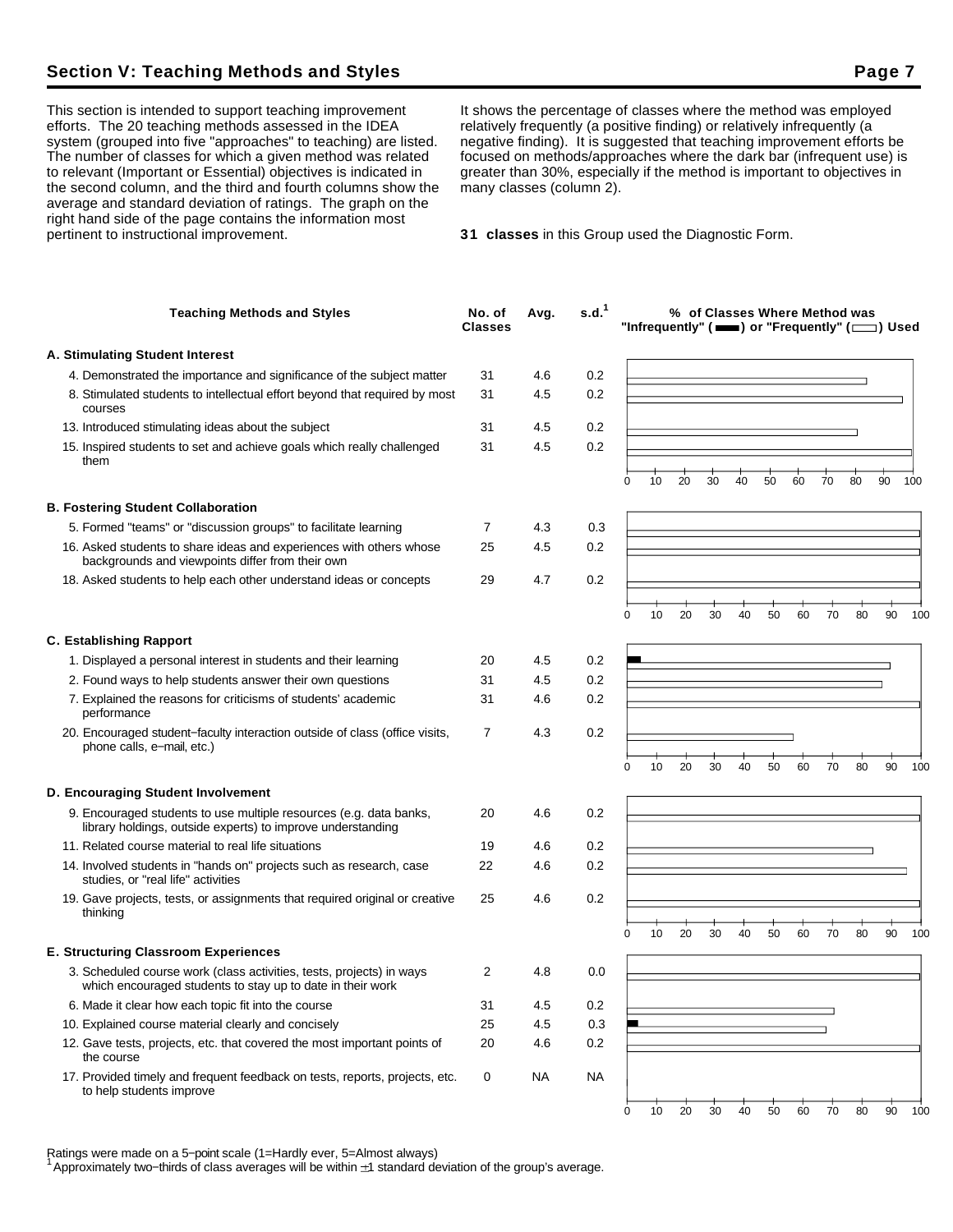**Part A** describes student motivation, work habits, and academic effort, all of which affect student learning. The table gives averages for this Group, your Institution, and the IDEA database. It also shows the percentage of classes with averages below 3.0 and 4.0 or above. Although the information in this section is largely descriptive, it can be used to explore such important questions as:

- Is there a need to make a special effort to improve student motivation and conscientiousness?
- Are these results consistent with expectations?
- Does the percent of classes below 3.0  $\bullet$ or 4.0 or above raise concerns or suggest strengths?

Averages for classes in this report are considered "similar" to the comparison group if they are within  $\pm$  .3 of the Institution or the IDEA average, respectively.

**Part B** provides information about course characteristics. Some of the questions addressed are:

- When compared to the IDEA and Institutional databases is the amount of reading, work other than reading, or difficulty for courses included in this summary report unusual?
- Are these results consistent with expectations?
- Does the percent of classes below 3.0 or 4.0 or above raise concerns or suggest strengths?

Averages for classes in this report are considered "similar" to the comparison group if they are within  $\pm$  .3 of the Institution or the IDEA average, respectively.

#### Part C summarizes students' responses to As a result of taking this course, I have more positive feelings toward this field of study. This item is most meaningful for courses taken by many non−majors.

Some of the questions addressed are:

- Are students developing a respect and appreciation for the discipline?
- Is the average Converted Score above or below 50 (the average for the converted score distribution)?

|  | A. Student Self-ratings |
|--|-------------------------|

| <b>Diagnostic Form (Short Form)</b><br><b>Item Number and Item</b> |                    | Average | $%$ of<br><b>Classes</b><br>Below 3.0 | % of<br><b>Classes</b><br>$4.0$ or<br>Above |
|--------------------------------------------------------------------|--------------------|---------|---------------------------------------|---------------------------------------------|
|                                                                    | This report        | 4.0     | 0%                                    | 65%                                         |
| 36. I had a strong desire to take<br>this course.                  | Institution        | 3.8     | 12%                                   | 45%                                         |
|                                                                    | <b>IDEA System</b> | 3.7     | 16%                                   | 36%                                         |
| 37. I worked harder on this course                                 | This report        | 4.0     | 0%                                    | 48%                                         |
| than on most courses I have                                        | Institution        | 3.8     | 5%                                    | 40%                                         |
| taken.                                                             | <b>IDEA System</b> | 3.6     | 13%                                   | 24%                                         |
|                                                                    | This report        | 3.5     | 0%                                    | 10%                                         |
| 38. I really wanted to take this<br>course from this instructor.   | Institution        | 3.8     | 12%                                   | 41%                                         |
|                                                                    | <b>IDEA System</b> | 3.4     | 27%                                   | 22%                                         |
| 39. (15) I really wanted to take this                              | This report        | 3.7     | 0%                                    | 23%                                         |
| course regardless of who                                           | Institution        | 3.5     | 17%                                   | 22%                                         |
| taught it.                                                         | <b>IDEA System</b> | 3.3     | 25%                                   | 13%                                         |
| 43. (13) As a rule, I put forth more                               | This report        | 4.2     | 0%                                    | 87%                                         |
| effort than other students on                                      | Institution        | 4.0     | 0%                                    | 54%                                         |
| academic work.                                                     | <b>IDEA System</b> | 3.6     | 1%                                    | 15%                                         |

## **B. Student Ratings of Course Characteristics**

| <b>Diagnostic Form</b><br><b>Item Number and Item</b>    |                    | Average | $%$ of<br><b>Classes</b><br>Below 3.0 | % of<br><b>Classes</b><br>$4.0$ or<br>Above |
|----------------------------------------------------------|--------------------|---------|---------------------------------------|---------------------------------------------|
|                                                          | This report        | 3.4     | 3%                                    | 6%                                          |
| 33. Amount of reading                                    | Institution        | 3.4     | 22%                                   | 21%                                         |
|                                                          | <b>IDEA System</b> | 3.2     | 33%                                   | 15%                                         |
|                                                          | This report        | 3.5     | $0\%$                                 | 13%                                         |
| 34. Amount of work in other<br>(non-reading) assignments | Institution        | 3.6     | 11%                                   | 25%                                         |
|                                                          | <b>IDEA System</b> | 3.4     | 21%                                   | 18%                                         |
|                                                          | This report        | 3.5     | $0\%$                                 | 13%                                         |
| 35. Difficulty of subject matter                         | Institution        | $3.5\,$ | 12%                                   | 24%                                         |
|                                                          | <b>IDEA System</b> | 3.4     | 20%                                   | 18%                                         |

### **C. Improved Student Attitude**

40. (16) As a result of taking this course, I have more positive feelings toward this field of study.

|                    | 5-point Scale |          | <b>Converted Score</b><br>(Compared to IDEA) |          |  |  |  |
|--------------------|---------------|----------|----------------------------------------------|----------|--|--|--|
|                    | Raw           | Adjusted | Raw                                          | Adjusted |  |  |  |
| This report        | 4.3           | 3.8      |                                              | 50       |  |  |  |
| Institution        | 4.1           | 3.9      |                                              |          |  |  |  |
| <b>IDEA System</b> | 3.9           | 3.9      |                                              |          |  |  |  |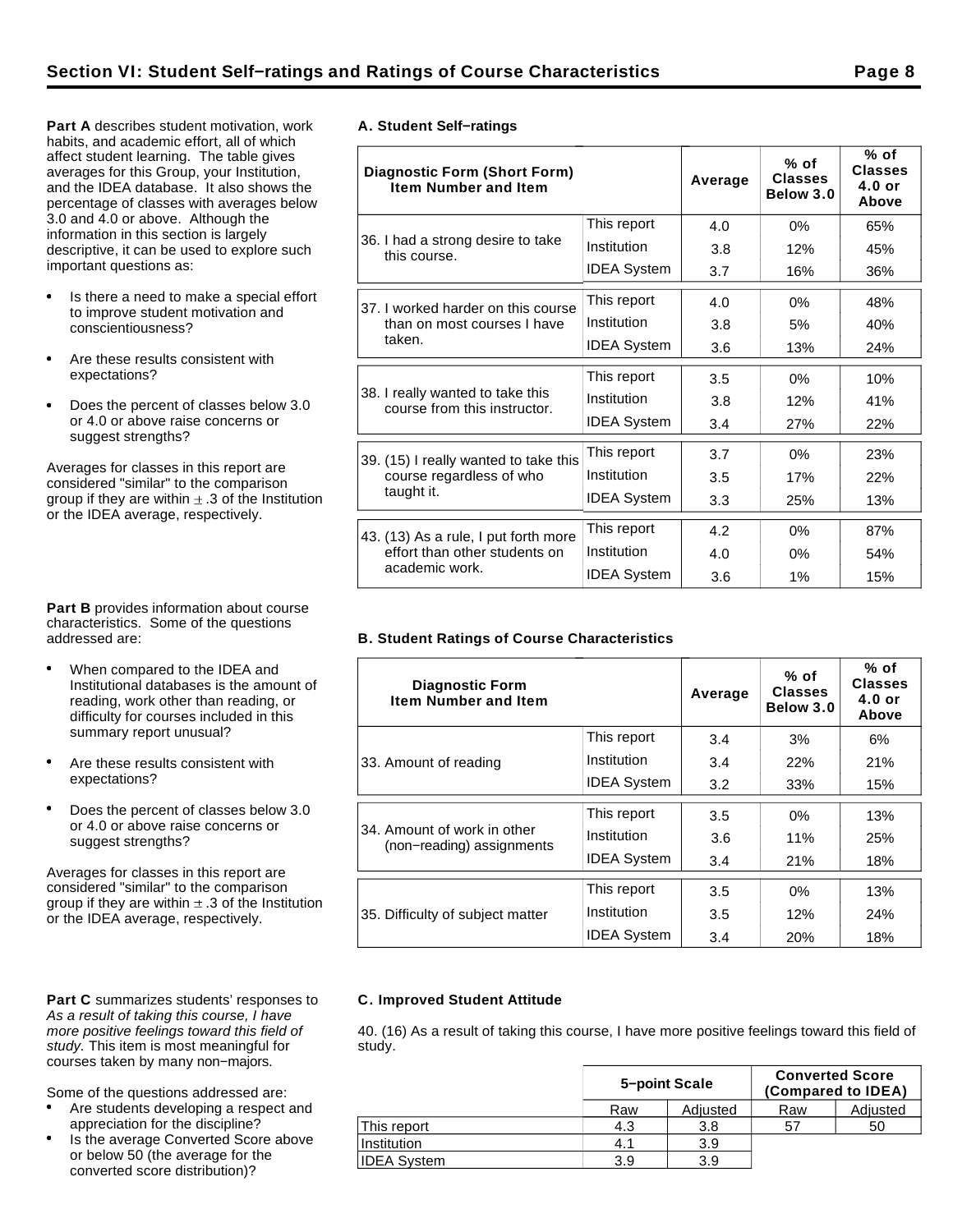## **A. Primary and Secondary Instructional Approaches**

This table shows the relative frequency of various approaches to instruction. The success of a given approach is dependent on the class objectives, but since students have different learning styles, it is generally desirable that they be exposed to a variety of approaches. Instructors reported this information on the Faculty Information Form.

| <b>Number Rating: 31</b> |         | Percent indicating instructional approach as: |  |  |  |
|--------------------------|---------|-----------------------------------------------|--|--|--|
|                          | Primary | <b>Secondary</b>                              |  |  |  |
| Lecture                  | $0\%$   | $0\%$                                         |  |  |  |
| Discussion/Recitation    | $0\%$   | 0%                                            |  |  |  |
| Seminar                  | $0\%$   | 0%                                            |  |  |  |
| Skill/Activity           | $0\%$   | 0%                                            |  |  |  |
| Laboratory               | 0%      | $0\%$                                         |  |  |  |
| <b>Field Experience</b>  | $0\%$   | 0%                                            |  |  |  |
| Studio                   | 0%      | $0\%$                                         |  |  |  |
| Multi-Media              | $0\%$   | $0\%$                                         |  |  |  |
| Practicum/Clinic         | $0\%$   | $0\%$                                         |  |  |  |
| Other/Not Indicated      | 100%    | 100%                                          |  |  |  |

## **B. Course Emphases**

| This section shows the degree to                                                                                                                                                                                                                                       | <b>Number</b>                  | Percent indicating amount required was: |                 |       |       |
|------------------------------------------------------------------------------------------------------------------------------------------------------------------------------------------------------------------------------------------------------------------------|--------------------------------|-----------------------------------------|-----------------|-------|-------|
| which classes in this area expose<br>students to various kinds of                                                                                                                                                                                                      |                                | Rating                                  | ∥None or Little | Some  | Much  |
| academic activities. Generally,<br>proficiency is related to the amount<br>of exposure. Are we giving students<br>enough opportunity to develop the<br>skills they need after graduation?<br>Instructors reported this information<br>on the Faculty Information Form. | Writina                        |                                         | 0%              | 0%    | 0%    |
|                                                                                                                                                                                                                                                                        | Oral communication             |                                         | 0%              | 0%    | 0%    |
|                                                                                                                                                                                                                                                                        | Computer application           |                                         | $0\%$           | 0%    | 0%    |
|                                                                                                                                                                                                                                                                        | Group work                     |                                         | 0%              | $0\%$ | $0\%$ |
|                                                                                                                                                                                                                                                                        | Mathematical/quantitative work |                                         | 0%              | $0\%$ | 0%    |
|                                                                                                                                                                                                                                                                        | Critical thinking              |                                         | 0%              | 0%    | $0\%$ |
|                                                                                                                                                                                                                                                                        | Creative/artistic/design       |                                         | 0%              | 0%    | 0%    |
|                                                                                                                                                                                                                                                                        | Reading                        |                                         | 0%              | $0\%$ | 0%    |
|                                                                                                                                                                                                                                                                        | Memorization                   |                                         | 0%              | $0\%$ | 0%    |

## **C. "Circumstances" Impact on Learning**

How instructors regard various factors that may facilitate or impede student learning is shown here. Until research establishes the implications of these ratings, administrators should make their own appraisal of whether or not ratings of student learning were affected by these factors. Instructors reported this information on the Faculty Information Form.

|                                             |                         | Percent indicating impact on learning was: |                                                          |                 |  |
|---------------------------------------------|-------------------------|--------------------------------------------|----------------------------------------------------------|-----------------|--|
|                                             | <b>Number</b><br>Rating | <b>Negative</b>                            | <b>Neither</b><br><b>Negative nor</b><br><b>Positive</b> | <b>Positive</b> |  |
| Physical facilities/equipment               | 0                       | 0%                                         | $0\%$                                                    | 0%              |  |
| Experience teaching course                  | 0                       | 0%                                         | 0%                                                       | 0%              |  |
| Changes in approach                         | 0                       | $0\%$                                      | 0%                                                       | 0%              |  |
| Desire to teach the course                  | 0                       | $0\%$                                      | $0\%$                                                    | $0\%$           |  |
| Control over course<br>management decisions | 0                       | 0%                                         | 0%                                                       | 0%              |  |
| Student background                          | 0                       | 0%                                         | 0%                                                       | $0\%$           |  |
| Student enthusiasm                          | 0                       | $0\%$                                      | $0\%$                                                    | 0%              |  |
| Student effort to learn                     | 0                       | 0%                                         | 0%                                                       | 0%              |  |
| Technical/instructional support             | 0                       | 0%                                         | $0\%$                                                    | 0%              |  |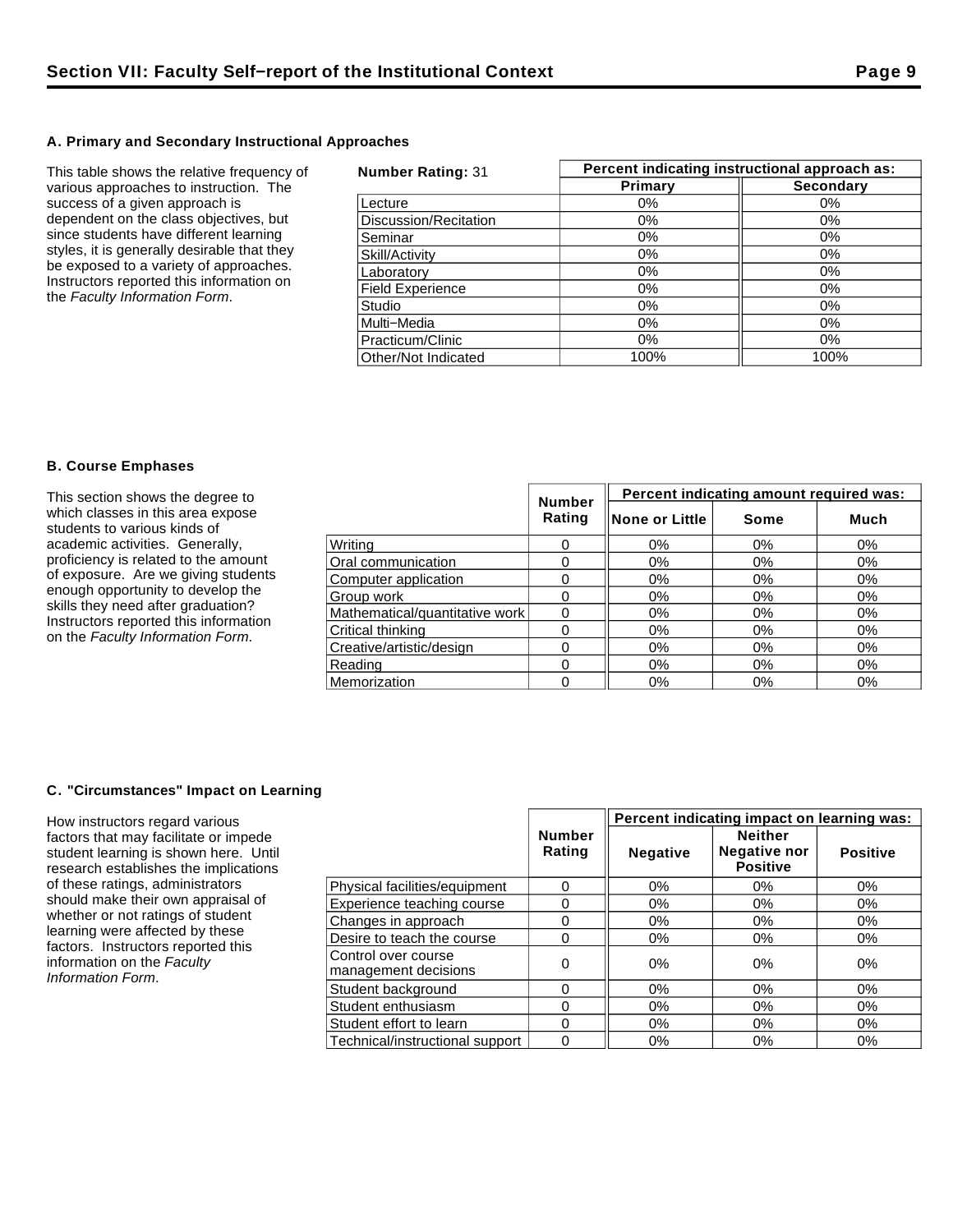This section provides frequencies, average scores, and standard deviations for Additional Questions that were consistent across classes included in this summary report (if requested).

|                           | <b>Number Responding:</b> |   |              |   |   |                 |         |                                     |
|---------------------------|---------------------------|---|--------------|---|---|-----------------|---------|-------------------------------------|
| Question<br><b>Number</b> | Omit                      | 1 | $\mathbf{2}$ | 3 | 4 | $5\phantom{.0}$ | Average | <b>Standard</b><br><b>Deviation</b> |
| 1                         | 668                       |   |              |   |   |                 |         |                                     |
| $\mathbf 2$               | 668                       |   |              |   |   |                 |         |                                     |
| 3                         | 668                       |   |              |   |   |                 |         |                                     |
| 4                         | 668                       |   |              |   |   |                 |         |                                     |
| 5                         | 668                       |   |              |   |   |                 |         |                                     |
| $\bf 6$                   | 668                       |   |              |   |   |                 |         |                                     |
| 7                         | 668                       |   |              |   |   |                 |         |                                     |
| 8                         | 668                       |   |              |   |   |                 |         |                                     |
| 9                         | 668                       |   |              |   |   |                 |         |                                     |
| 10                        | 668                       |   |              |   |   |                 |         |                                     |
| 11                        | 668                       |   |              |   |   |                 |         |                                     |
| $12$                      | 668                       |   |              |   |   |                 |         |                                     |
| 13                        | 668                       |   |              |   |   |                 |         |                                     |
| 14                        | 668                       |   |              |   |   |                 |         |                                     |
| 15                        | 668                       |   |              |   |   |                 |         |                                     |
| 16                        | 668                       |   |              |   |   |                 |         |                                     |
| 17                        | 668                       |   |              |   |   |                 |         |                                     |
| 18                        | 668                       |   |              |   |   |                 |         |                                     |
| 19                        | 668                       |   |              |   |   |                 |         |                                     |
| 20                        | 668                       |   |              |   |   |                 |         |                                     |